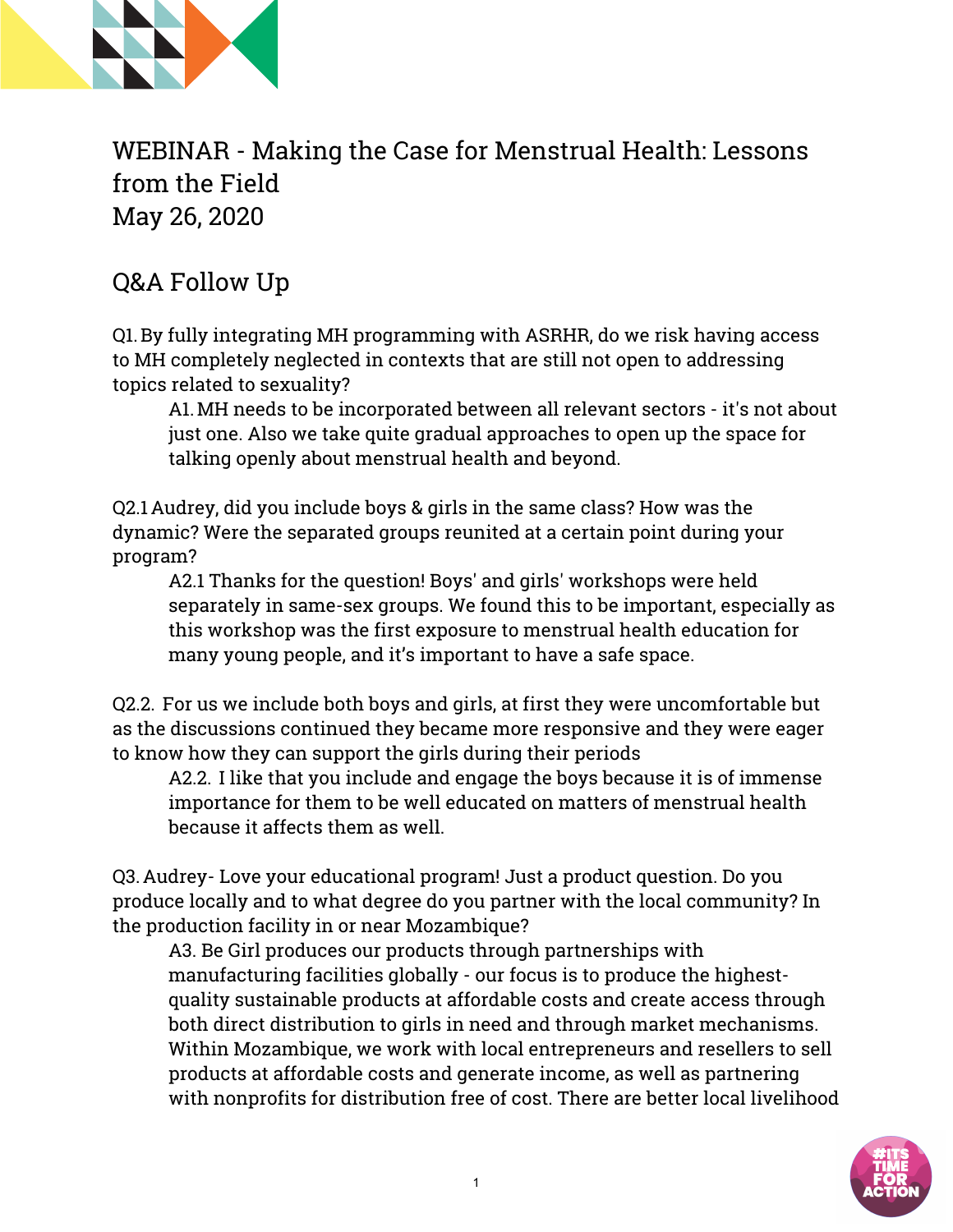

opportunities available in selling quality products vs. producing them at small scale.

Q4.I would love to know if anyone tried to work with mothers and understand what has been the role of mothers to support daughters towards transforming any social/family/gender norms which have been restrictive in nature for the girls? A4. Hello Susmita - great question. In our participatory photography element, girls documented their menstrual experiences including restrictions and challenges faced at home and in the community. They shared their photos and stories in exhibitions at school with parents, peers, teachers and community. This was really powerful in changing attitudes at home and in the community but we still found that it was harder to change attitudes of older people.

Q5.In Zimbabwe specifically Masvingo the price of sanitary wear is rising rapidly and we all know that this is affecting mostly adolescents girls and young women. Is menstrual management still a priority in the COVID 19 period (Lockdown)? A5: We must make it a priority! Certainly, saving lives is at the top of government and nonprofit priority lists - as it should be. However, with varying levels of lockdown and reduced access to basic needs, it is more critical than ever to ensure menstrual management.

Q6. Many thanks for an interesting set of learnings! Also interested to know how panelists balance scale and sustainability with the need to tailor approaches to community/region/country.

A6: First of all, we need an approach that works, and we must never sacrifice effectiveness in the name of scale. However, if something is working, we absolutely must position for scale and sustainability. Be Girl has tackled this question by developing a core MH intervention package that has been validated across 30 countries, and we partner with local organizations to adapt it for diverse contexts. We offer sustainable products validated by girls and women in multiple contexts, and we produce these high-performance, long-lasting products via partnerships with global manufacturers to scale quickly. The question of sustainability must also be considered within the parameters of available budgets and timeframes. Real, effective, market-systems development requires a time- and resourceintensive investment. If this is not available, distribution of sustainable, quality products through dignity kits, for example, may in fact be the most effective use of funds.

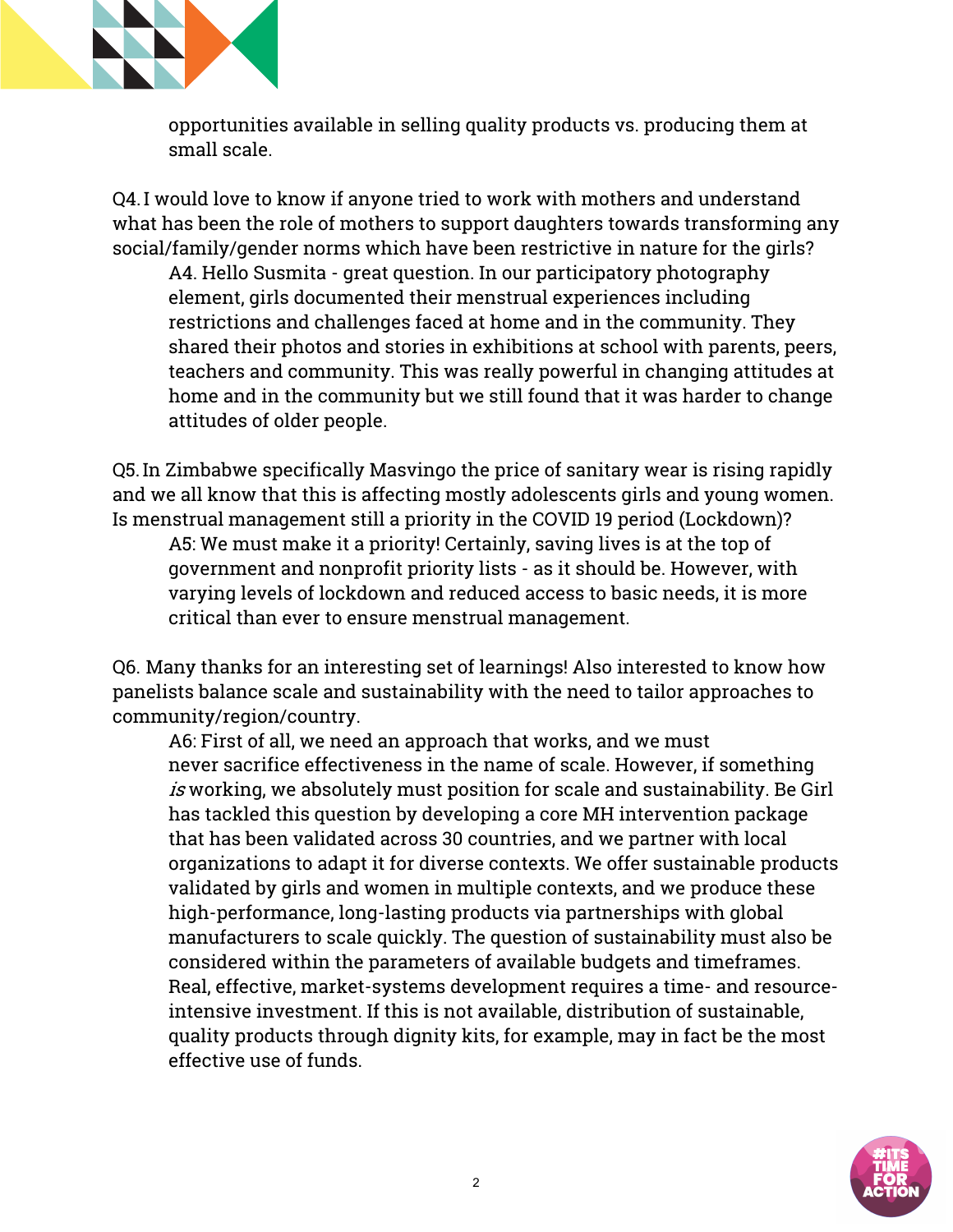

Q7. Just a question - why are we only talking about adolescent girls? Is there not a benefit to supporting the wider community of women on MH and would this further increase acceptability and support? In many rural areas where we work, no one has access to quality products and particularly when it comes to integrating with SRH this is especially important (for contraceptive-induced bleeding, for example). I am interested as we are having this debate internally and notice that MH discussions are primarily focused on adolescents as an audience.

A7: This is a great point, and we need an intersectional approach to support menstruating people of all ages and identities. This is not a matter of "either/or" but rather "both/all." These programs discussed happened to focus on adolescent girls; indeed, the onset of menarche (a girl's first period) is a pivotal point in her life, presenting a strong case for investment to set girls on a path of positive development throughout their lives. However, managing menstruation is a gender equity issue, regardless of age, with far-reaching effects for a woman's health, economic participation, individual and household resilience, and more.

Q8. Audrey - have you found any particular advantages to using menstrual underwear as opposed to reusable pads?

A8. Yes! First, the menstrual underwear is a full intervention - with pads, girls still need underwear to attach the pads, and the girls who are most in need often don't have their own underwear. With menstrual underwear, they have a full solution. We've also found that the underwear faces a bit less stigma as well, because pads are easily recognized as menstrual products. Stigma is a separate issue that of course must be addressed, but in the meantime the combined underwear product can make it easier for girls to wash and dry products.

Q9. Audrey - I'm also interested in hearing more about your experiences on menstrual underwear, reusable pads and cups for scale-up in terms of costs, preferences, durability and other considerations

A9. Our goal is to provide girls and women with *choice* in managing menstruation. Menstrual underwear is by far our most popular product, testing the best across different contexts, and facing the fewest cultural barriers. Menstrual cups are a great sustainable option, lasting 5-10 years. Washable pads are sometimes preferred by women who already have underwear that they like to use, or want to take advantage of the larger size pad option for very heavy flows or postpartum use. The pads and panties last 2 years or longer with proper care. We partner with global manufacturers to offer quick scale-up and keep costs down.